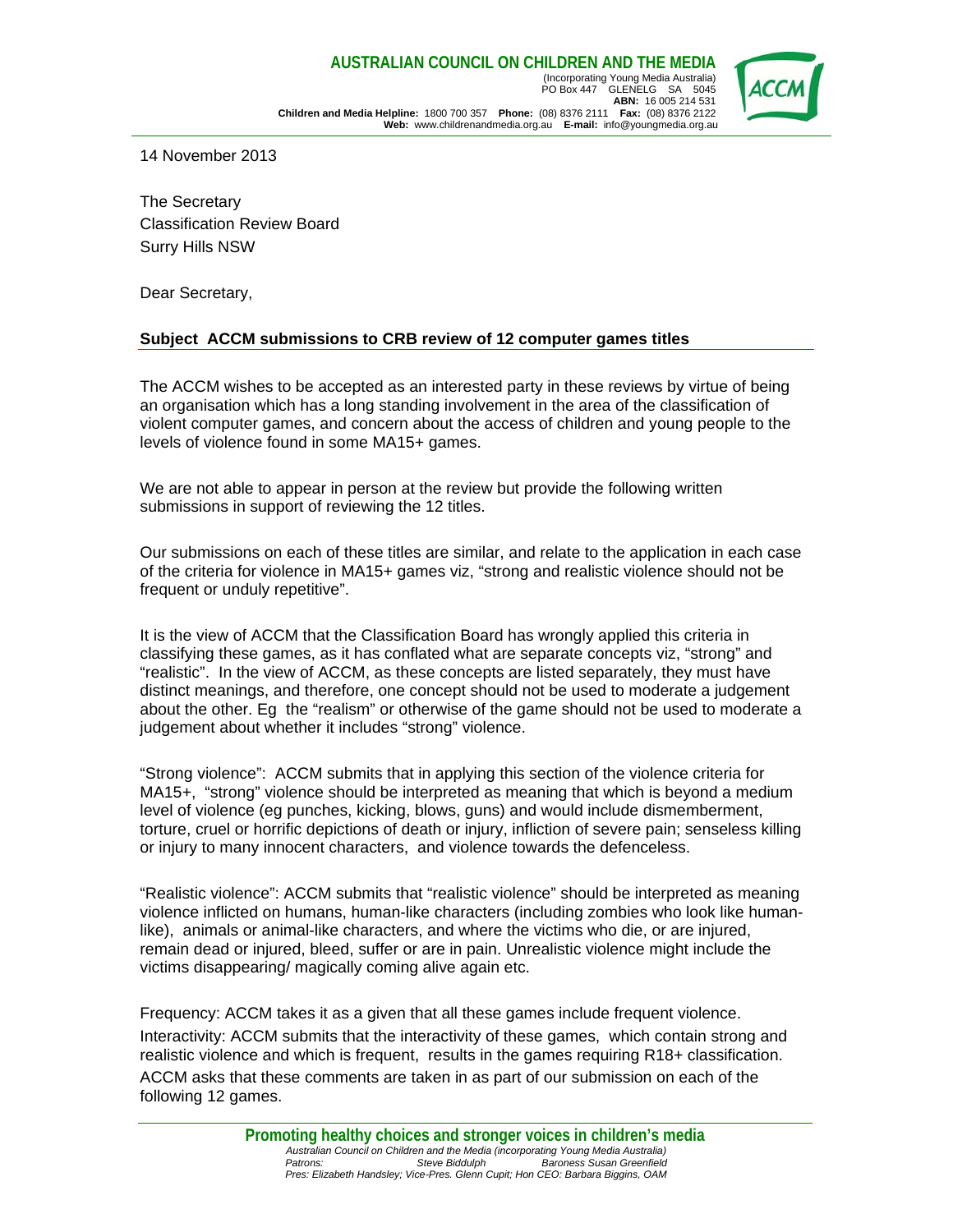## **Comment on individual games**

## *1.Killer is Dead*

*The violence in this game is "strong" as it includes executions, dismemberments It is realistic as it is inflicted on humans or humanoids and results in bleeding (though some victims disappear)* 

*This game should be classified R18+.* 

## *2.Alien Rage*

*The violence in this game is "strong" as it includes dismemberment, decapitations; and is "realistic" as it is performed against humanoids and includes injury detail and blood. The violence is frequent.* 

*This game should be classified R18+* 

## *3.Tom Clancy's Splinter Cell Blacklist*

*The violence in this game is "strong" as it includes stealth combat with a vast array of weaponry, torture.* 

*It is realistic as it is set in a realistic real world setting and the violence is inflicted on humans, and results in corpses, blood, injury detail, death.* 

*This game should be classified R18+.* 

# *4. Deadly Premonition the Director's Cut*

*The violence in this game is "strong" as it includes horror crimes including impaling on a hook, human traps.* 

 *It is realistic as it is inflicted on real people and humanoids and results in mostly real injuries. This game should be classified R18+.* 

# *5. Company of Heroes 2*

*The violence in this game is "strong" as it includes dismemberment, executions. It is "realistic" as it is inflicted on real soldiers, who are injured, and corpses remain. This game should be classified R18+.* 

## *6. God Mode*

*The violence in this game is "strong" as it includes the use of melee weapons, decapitations, dismemberment, post-mortem damage.* 

*It is realistic as it is inflicted on humanoids and animaloids, the victims remain killed, dismembered limbs remain.* 

*This game should be classified R18+.* 

## *7. Borderlands 2: Add-on Content Pack*

*The violence in this game is "strong" as it includes the use of acid attacks, flame throwers and grenades. It includes dismemberment.* 

*It is realistic as it is inflicted on humanoids and results in death, bleeding, bodies. This game should be classified R18+*